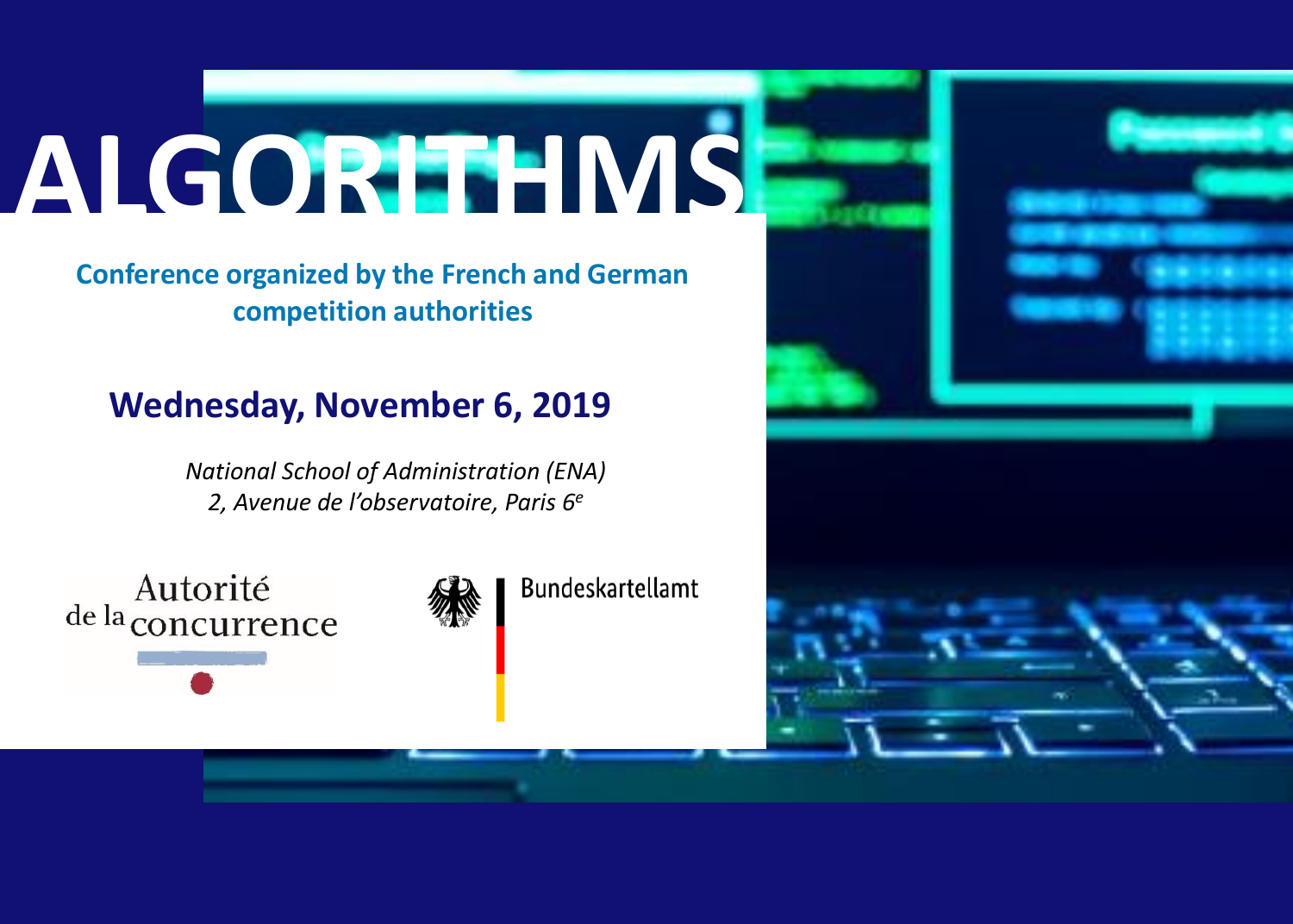

**ISABELLE DE SILVA***, President of the French Competition authority* **and ANDREAS MUNDT,** *President of the German Competition authority*

The increasing use of algorithms by companies brings up new questions for competition regulators. In this perspective, the Autorité de la concurrence and the Bundeskartellamt have decided to launch a joint study that will provide an overview of the different algorithms and of the competitive issues that their use raises.

On November 6, 2019, the Autorité de la concurrence and the Bundeskartellamt will present their joint study in Paris and organize an event bringing together companies, lawyers, economists and enforcers to reflect on the issues involved in the use of algorithms.

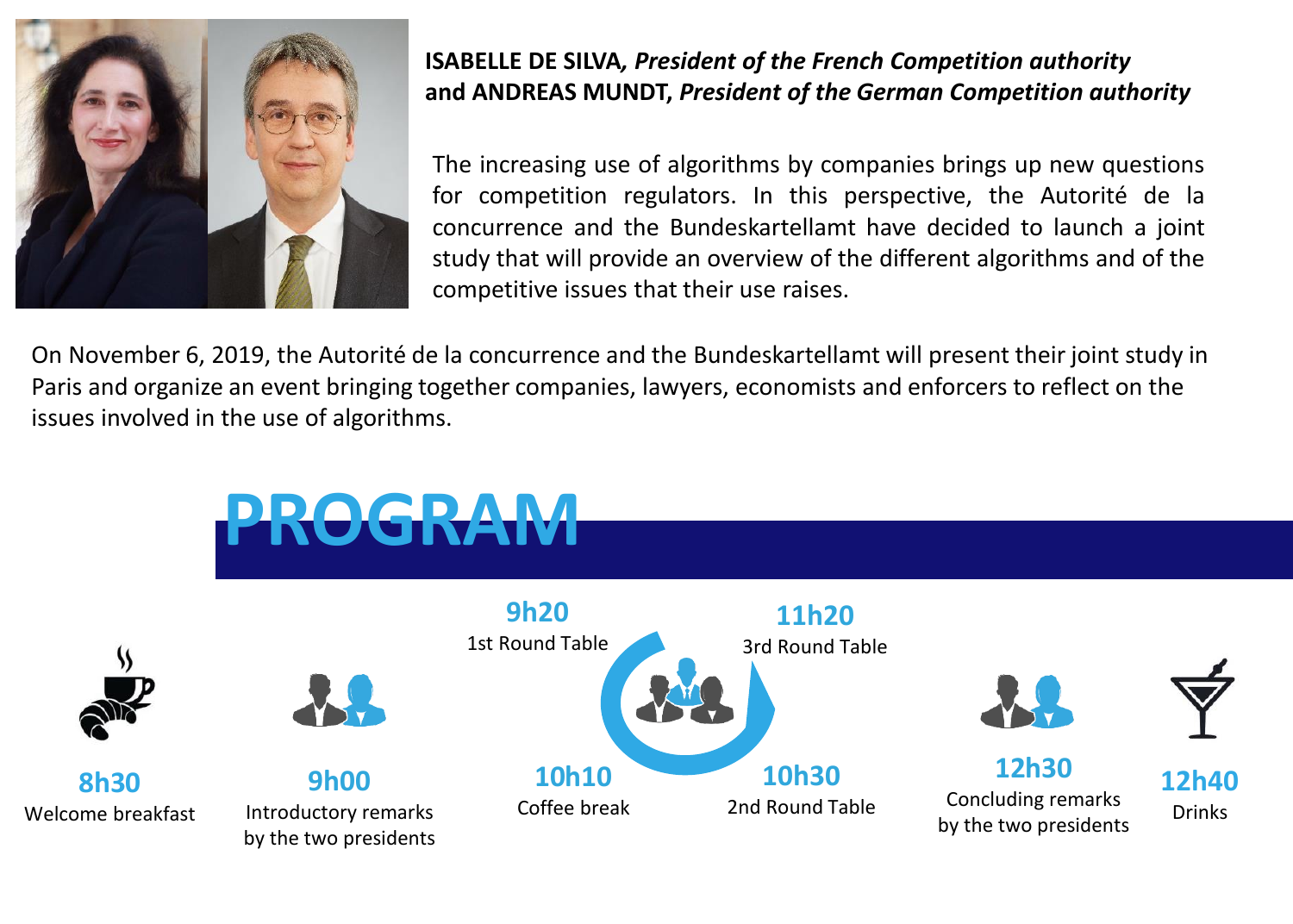## **Pricing algorithm and the risk of horizontal collusion: inventory of practices and research TABLE 1**

**This first round table will approach the problems posed by pricing algorithms and the risk of horizontal collusion from a more theoretical perspective. What does the economic analysis have to say of the different collusion strategies using algorithms? What could be the qualification of algorithms from a competition law point of view?**



### **Emilio CALVANO**

Professor of Economics, University of Bologna and Associate Faculty at the Toulouse School of Economics

### **SPEAKERS**



**Marta GINER ASINS** Partner, Norton Rose Fulbright



**Ulrich SCHWALBE** Professor of Economics, University of Hohenheim

### **MODERATOR**



**Sebastian WISMER** Head of Unit Digital Economy, Bundeskartellamt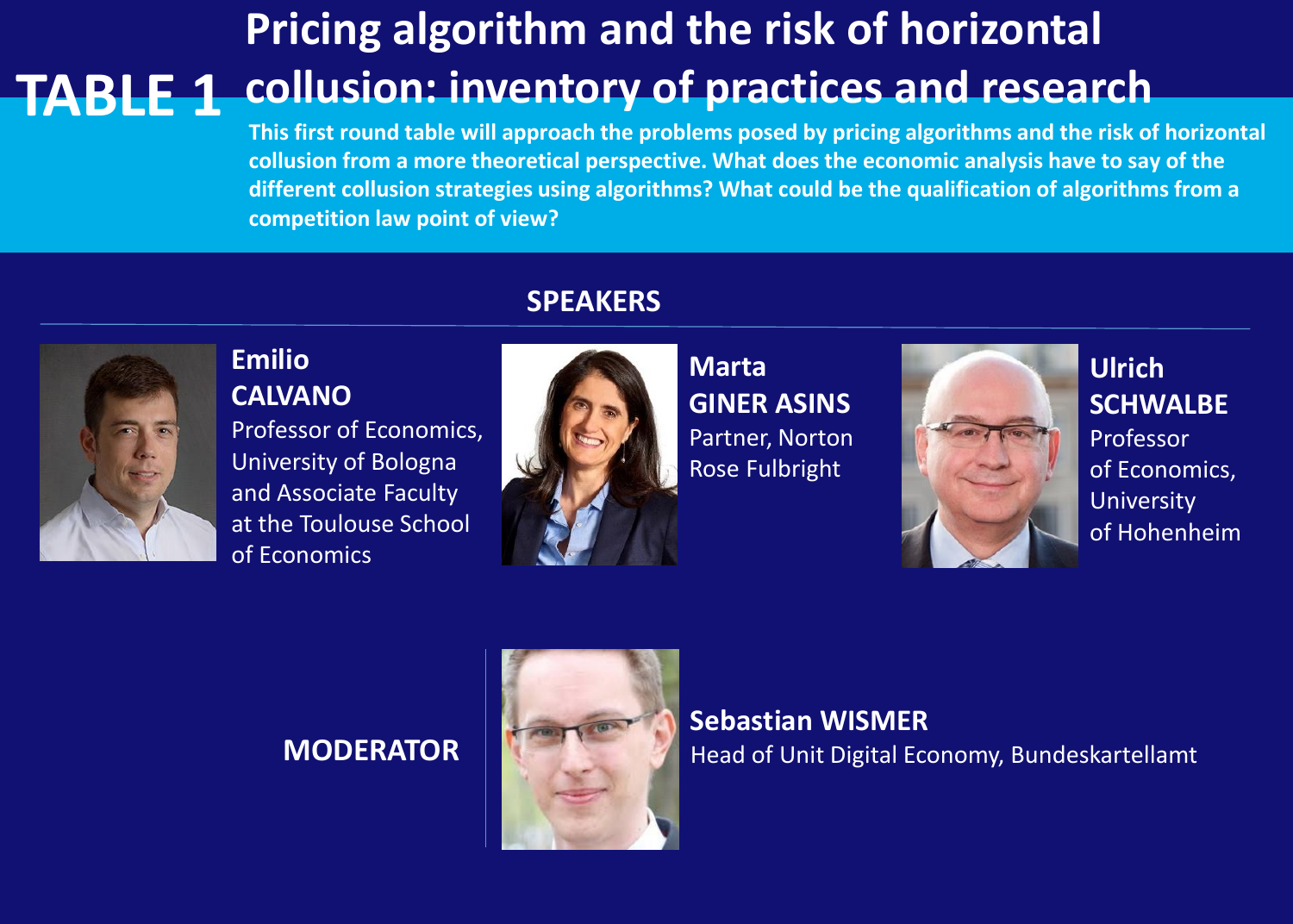### **What applications do companies TABLE 2 have for algorithms?**

**This second round table will come back to the practical aspects regarding the use of the different algorithms from a business perspective. What are their applications for companies? What are the different types of algorithms currently used? What might be the future uses?**

![](_page_3_Picture_2.jpeg)

**SPEAKERS**

**Marie CHEVAL** Executive Director for E-Commerce, Services and Digital Transformation Carrefour Group

![](_page_3_Picture_5.jpeg)

**Armin B. CREMERS** Professor (em) at the computer science institute, University of Bonn, and the Fraunhofer IAIS

![](_page_3_Picture_7.jpeg)

**Tarry SINGH** CEO, Deepkapha.ai

![](_page_3_Picture_9.jpeg)

**Oliver WAGNER** CCO, Eurowings

![](_page_3_Picture_12.jpeg)

**MODERATOR Etienne PFISTER** Chief economist, Autorité de la concurrence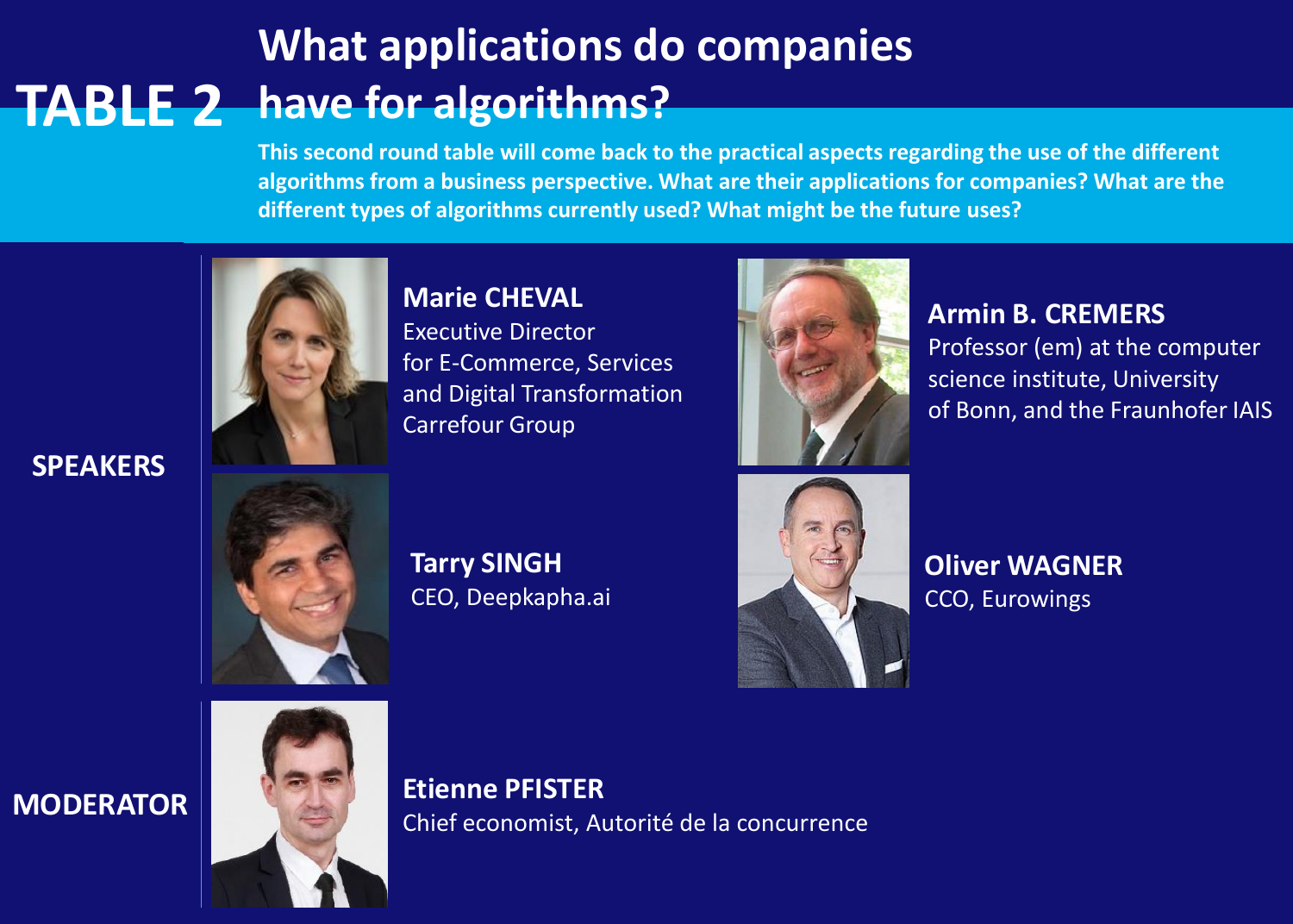### **How do the competition enforcers address the challenges raised by algorithms? TABLE 3**

**This round table will address the consequences and challenges posed by algorithms for competition enforcers. What are the difficulties in the regulation of algorithms and the enforcement of competition law? How can public authorities use algorithms in order to detect practices?**

![](_page_4_Picture_2.jpeg)

#### **Andrea COSCELLI**

Chief Executive of the Competition and Markets Authority

![](_page_4_Picture_5.jpeg)

**Isabelle DE SILVA** President of the Autorité de la concurrence

**SPEAKERS**

![](_page_4_Picture_8.jpeg)

**Andreas MUNDT** President of the Bundeskartellamt

![](_page_4_Picture_10.jpeg)

**Gabriella MUSCOLO**

Commissioner at the Autorità Garante della Concorrenza e del Mercato